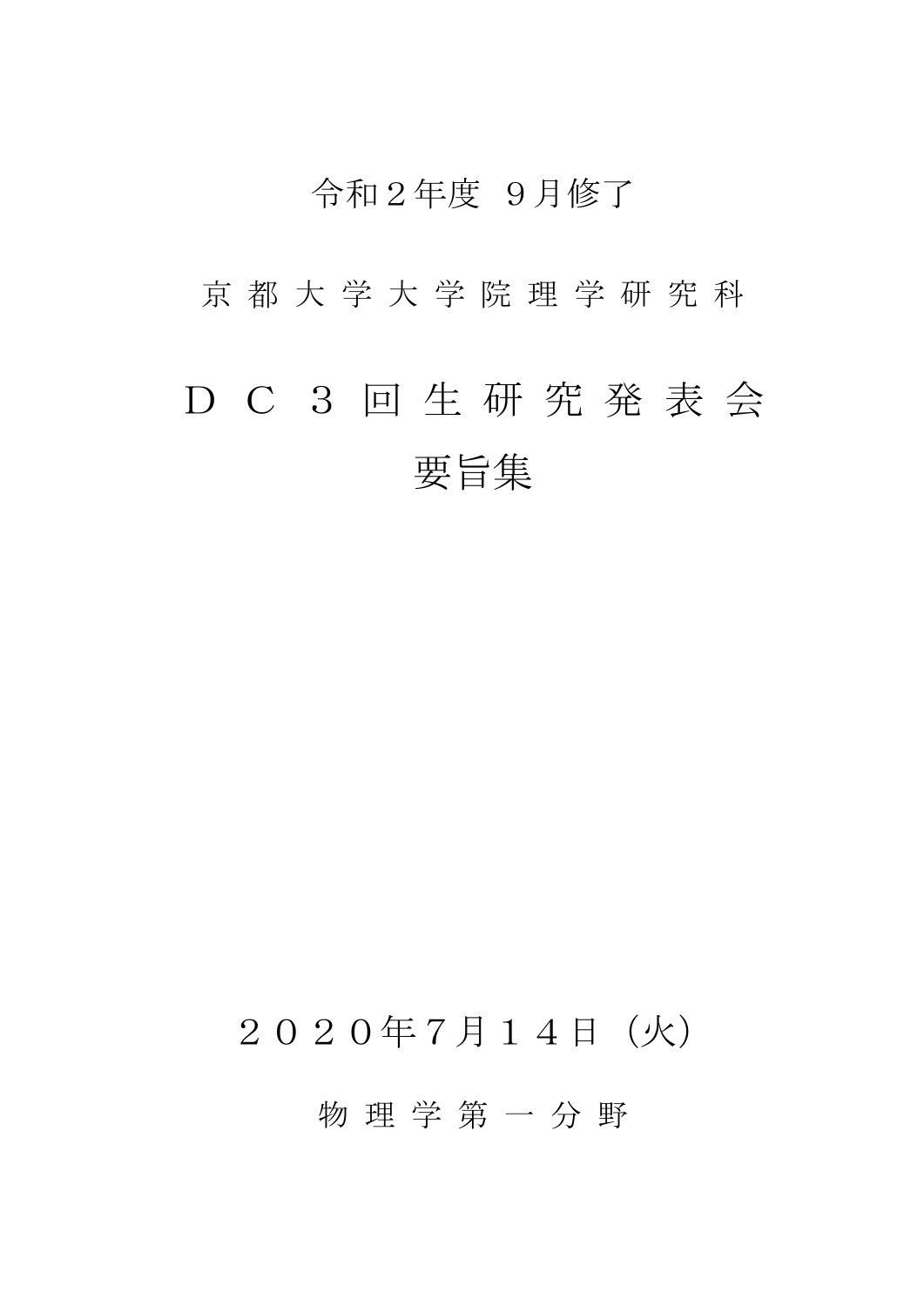# 物理学第一分野DC3回生研究発表会

場所:理学研究科5号館 5階・第四講義室 発表:20分(別に質問10分程度)

2020年7月14日(火)11:00~ 開始

目 次

- 1. Light-driven modulation of liquid-crystalline order in nematic phase CHIEN, CHIAO-YING $(11:00)\cdot\cdot\cdot\cdot$  1
- 2. Non-Fermi liquid transport properties near the nematic quantum critical point of  $FeSe<sub>1-x</sub>S<sub>x</sub>$ WENKAI HUANG $(11:30)\cdot\cdot\cdot\cdot$  2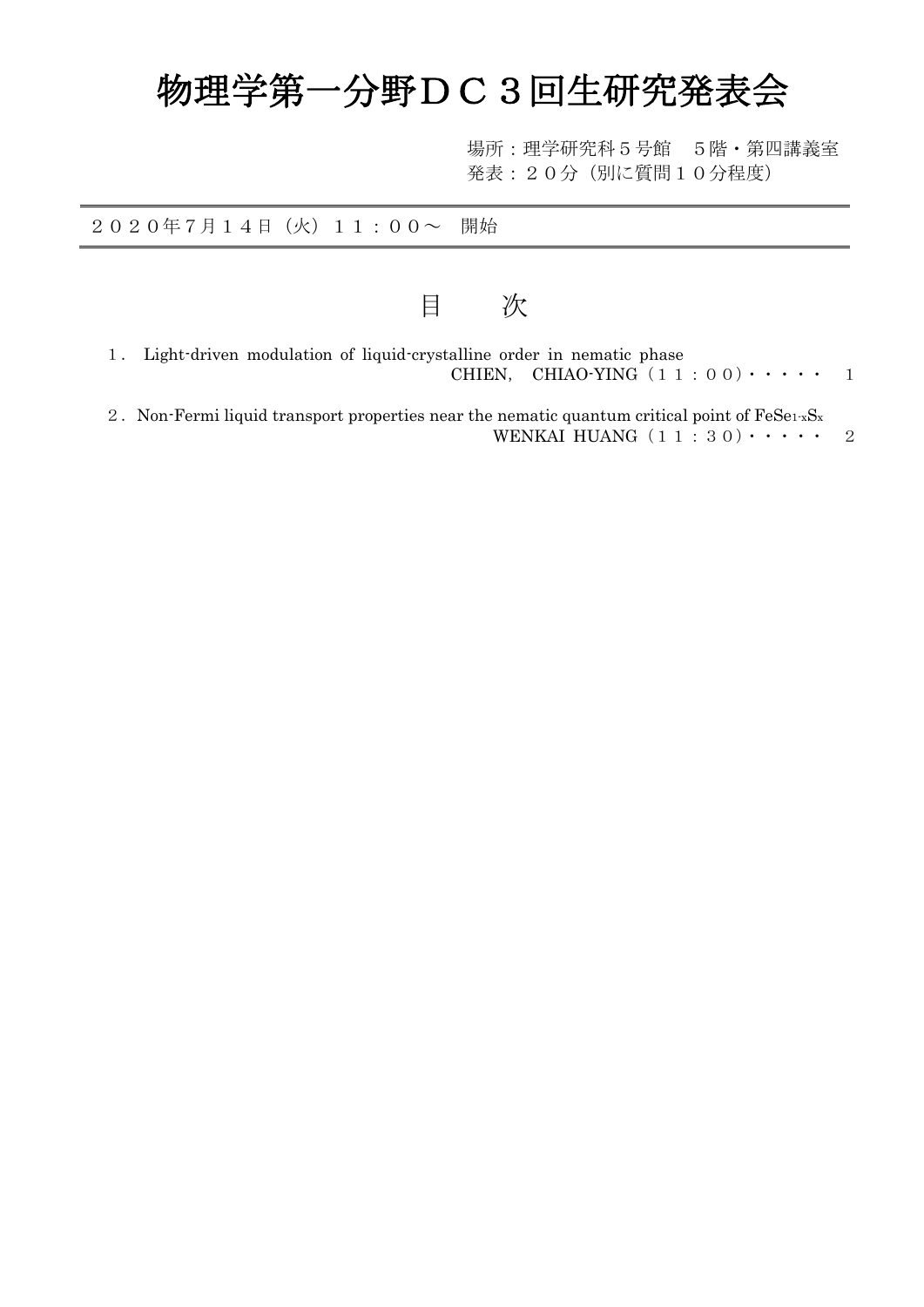### Light-driven modulation of liquid-crystalline order in nematic phase

Soft Matter Physics Group Chiao-Ying Chien

**Abstract** We immobilize azobenzene through polymerization, fabricating the liquid crystal gels with azobenzene-containing copolymer microstructure and study their photo-induced spatial variation of birefringence (∆n). We clarify that the surface anchoring of microstructure is crucial in modulation of photo-induced change of ∆n.

*© 2020 Department of Physics, Kyoto University*

Recently, Samitsu et al. proposed a principle of the molecular manipulator which transport polymer through spatial variation of the scalar order parameter (S) in the nematic liquid crystal (LC) [1]. The spatial variation of S was generated by stimulating *trans*-to-*cis* isomerization of azobenzene derivatives in the nematic phase. Under UV light, the *trans*-azobenzene converts into *cis* form. The *cis*-azobenzene with a bent-like shape tends to destabilize the liquid-crystalline order, resulting in a decrease of S and the birefringence (∆n) of the nematic phase [2]. Based on this mechanism, the molecular manipulator provides a great potential to drive arbitrary nanometer-sized impurities in the nematic phase. However, this method has a limitation. The natural diffusion of azobenzene might cause poor spatial resolution of S, which obstructs the development of precisely-controlling the nm-sized impurities.

In this study, immobilization of azobenzene through polymerization is proposed to prevent the diffusion of azobenzene in the nematic phase. We fabricate nematic LC gels with phase-separation of azobenzene-containing copolymer microstructure. Unlike conventional photo-induced decrease of ∆n in the azobenzene/nematic mixture, an increase of ∆n is newly observed under UV irradiation in the LC gels (Fig. 1) [3]. To elucidate the anomalous increase of ∆n, the photo-induced change of ∆n and the morphology of the copolymer microstructure are investigated with the variant composition of LC gels. The shape of the copolymer microstructure, which have a finite anchoring strength on their surface, influence the LC director and result in a lower ∆n before the UV irradiation. We find that the *trans*-to-*cis* isomerization of azobenzene weakens the surface anchoring of the copolymer

microstructure. Hence, the LC directors recover their uniform distribution, and the increase of ∆*n* appears.

We tune the composition of LC gels to eliminate the anchoring effect of the copolymer microstructure [3] and evaluate the spatial resolution of the LC gels [4]. The photoinduced spatial variation of ∆n of the non-polymerized and the polymerized samples are quantitatively compared through measuring their full-width-at-half-maximum (FWHM). The FWHM of the non-polymerized sample expands with time, while the polymerized sample remains the feature close to that of the stimulating light. The time evolution of ∆n clearly shows that the photo-induced change of S is highly constrained in the irradiated area in the polymerized sample (Fig. 2). Based on these results, we conclude that the LC material for modulating the scalar order parameter with high spatial resolution has been achieved by our method.

#### **References**

- [1] S. Samitsu *et al.*, Nat. Mater. **9**, 816 (2010).
- [2] T. Ikeda, J. Mater. Chem. **13**, 2037 (2003).
- [3] C.-Y. Chien *et al.*, submitted.
- [4] C.-Y. Chien *et al.*, submitted.



Fig. 1. Photo-induced spatial variation of ∆n as a function of UV exposure time.



Fig. 2. Time evolution of photo-induced spatial variation of ∆n in (a) non-polymerized and (b) polymerized samples, where red line is the UV light distribution.